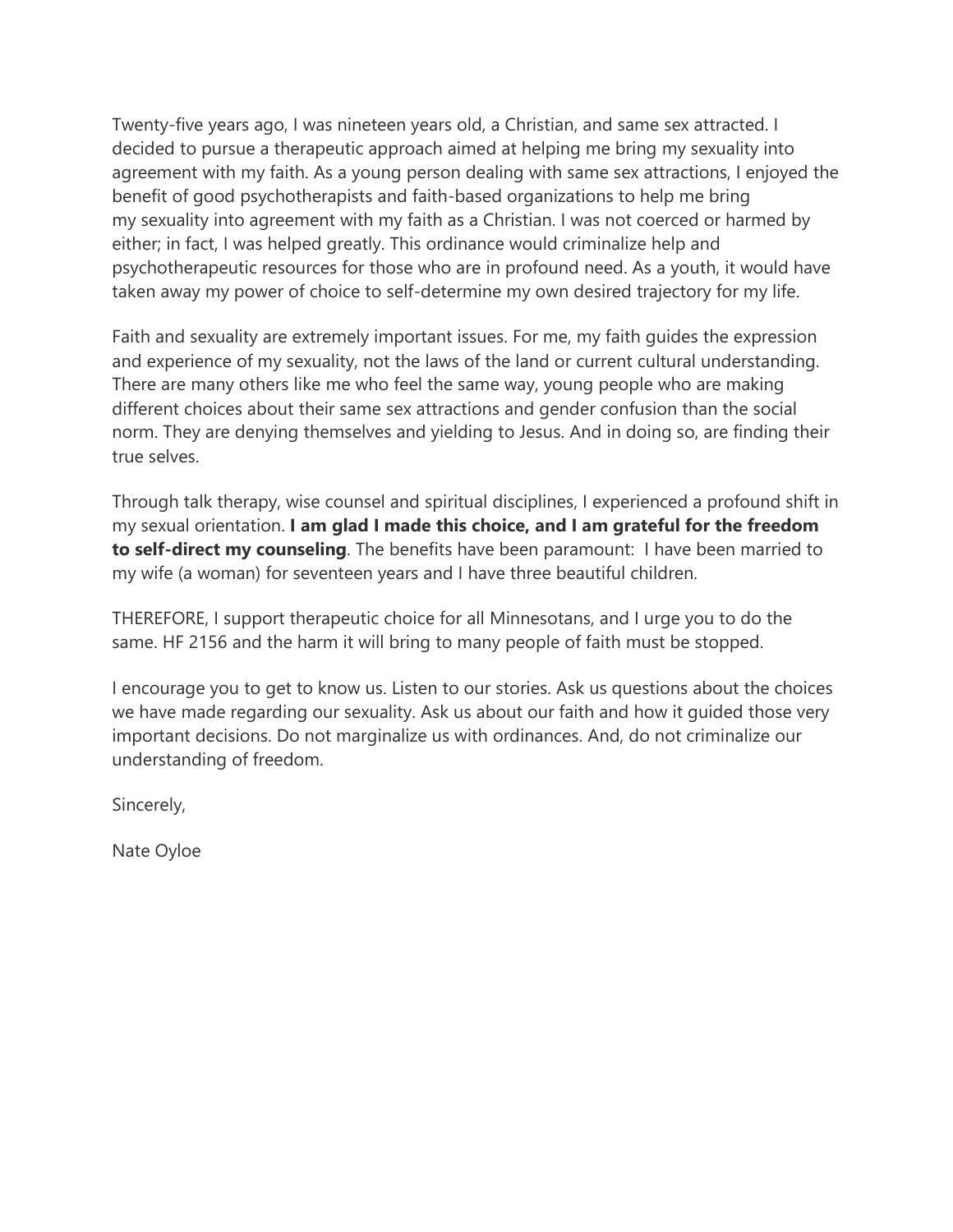## **Oppose HF 2156**

Good morning, Representatives,

I am a survivor of childhood sexual, molestation by a family member. It went on for a couple years, before I was able to say stop. This is the account of the effects it had on me, and why I think it is so important to oppose HF 2156.

Because of my abuse, I thought the world was made up of 2 kinds of people: girls who are victims and men who are abusers. Feeling betrayed by my own body, I began to reject myself, and began hating my own body. After telling my already broken father, I had no protection still from the abuse.

I realized, only I could take care of myself, at 9 you do what you know. I could not stand looking in the mirror at myself. Only saw a pathetic girl who made her brother abuse her.

The most traumatic day: I was being his victim, and I felt myself break inside, the pain was too much and I felt a separation from my body and soul. I did not feel like I was real from that day on, and recall asking siblings if I was really here, I even recall touching my arms and face to make sure I was "here"

I began wearing my brothers clothes, and felt stronger about myself. After a couple years of wearing men's clothes, I felt better about myself, because I was separated from myself. Someone in my family sought options for help for me. Professionals in the medical community recommended a sex change!

I followed their instructions and changed my name and began living my life pretending to be a boy. This seemed like the best option, yet all the while, I always knew something was not right.

For 7 years I sought therapy, I actually enjoyed it so I kept going. I got healthier, but still felt conflicted internally. The feeling of my being a "square peg" in a world of round holes, it seemed clear I would just have to accept that living as a man would be my "norm."

After 30 years of living as a man and being in various relationships with women, a pastor spoke the truth to me. As I received discipleship and support, my attraction and desire for women begin to leave.

I continued going to church, and found more freedom, I knew I didn't belong in the GLBTQ life anymore. I moved out of my girlfriends, began finding my identity, and destiny in God. My attraction to the same sex is completely gone. And I am living, FINALLY feeling like a round peg, in a world of round holes. My church loved me, they didn't judge me, they didn't keep bringing up my own sins, they just walked through life with me, and I found true freedom.

My only regret? That someone didn't have the love and decency to tell me there were other options than a "Gender Dysphoria." The attempts at suicide that could been avoided. The depression, the constant living in discomfort.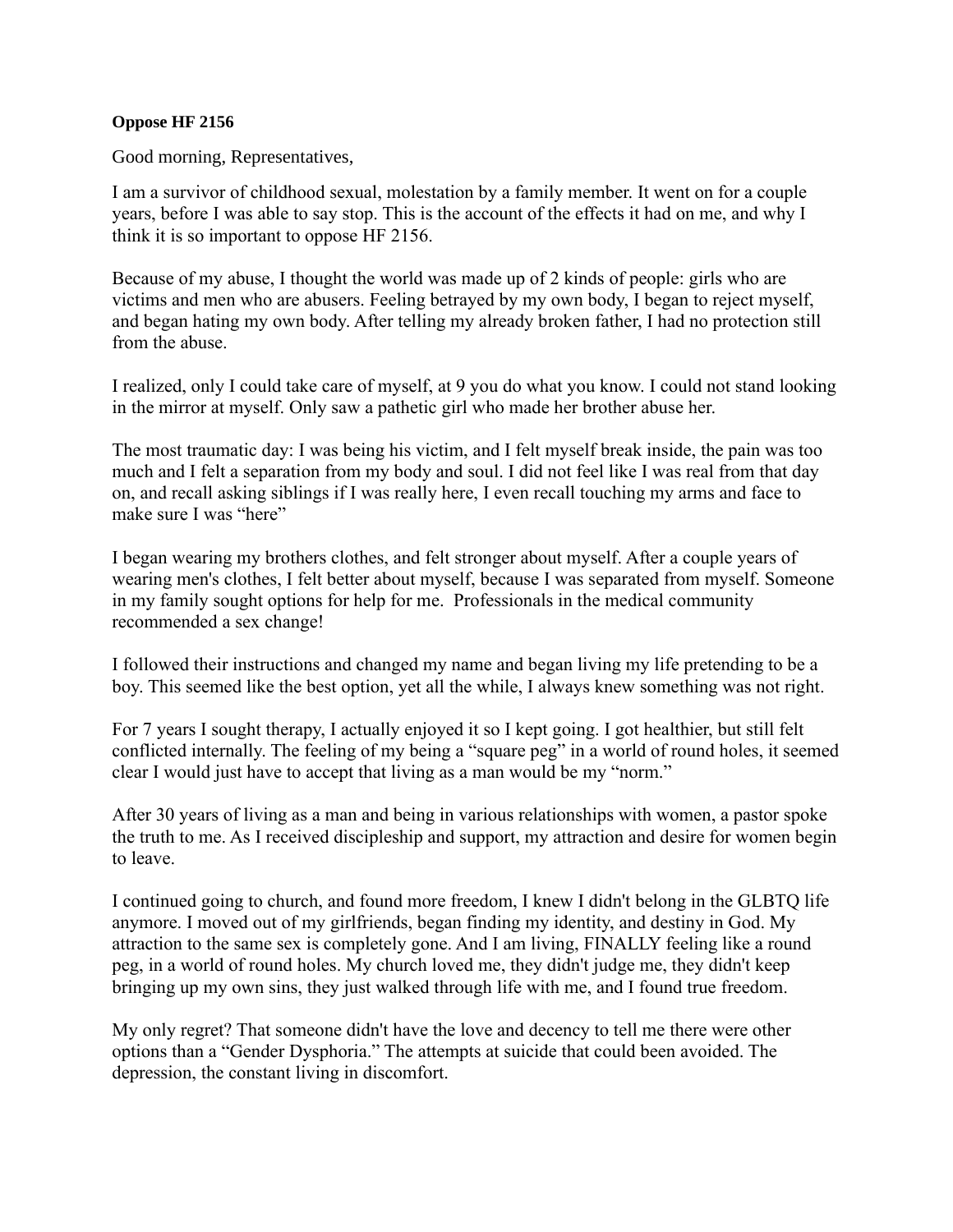**My desire is people will still have the right to choose who they are, if someone chooses homosexuality, that's their choice, and we cannot force people to be anything different. BUT.. if someone struggles with same sex attraction, and they do want help sorting it out, who is the ANYONE, to say to that child, they won't get to receive any other option.**

I still believe in living in a free nation. Minnesotans must be free to choose the counseling that is right for them.

This is my testimony, of a broken, lost little girl, who desperately needed love and protection.

Please oppose HF 2156 and allow other little girls access to the counseling freedom they want and need.

Sincerely,

Luca Groppoli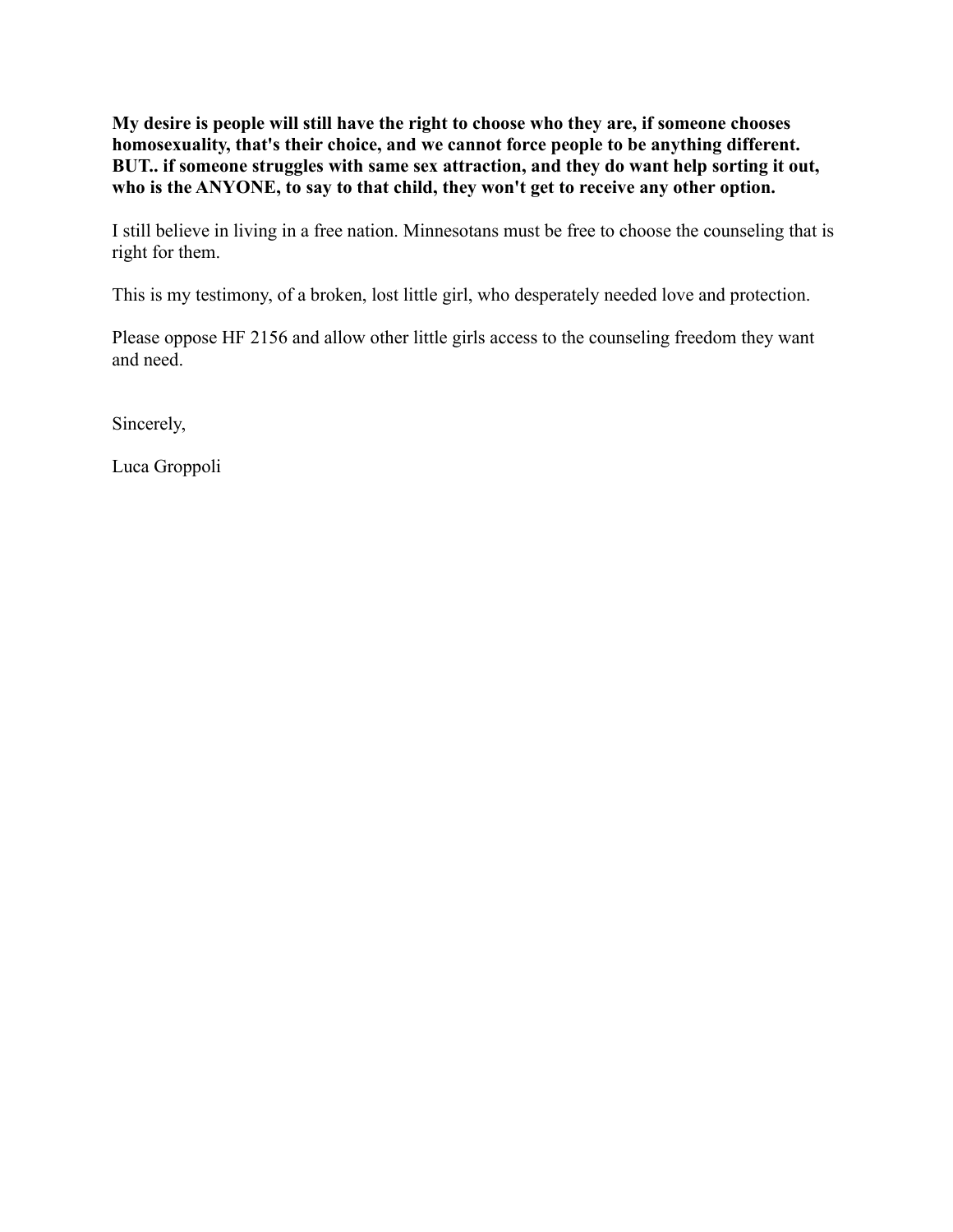## **Oppose HF 2156**

My name is Peggy Doherty, and I am asking you today to oppose House File 2156.

I lived in a same sex relationship for 18 years of my life and was in therapy for the entire time. I struggled with depression, anxiety which I took medication for, and suicidal thoughts. I was wanted a therapist that would encourage and empower me, and someone that would help me to wrestle with my thoughts and fears. I was not looking for someone who wanted to change me, but someone who could help me to know myself. Over the years, I saw a lesbian therapist who changed my life. She didn't push an agenda: my therapist didn't tell me I was a lesbian just because I experienced same sex attraction. Instead, she let me talk about my struggle with unwanted same sex attraction freely, she allowed me to ask questions, and she helped me to dig deep into how my life experiences were affecting my thoughts and feelings.

My therapist had the freedom to allow me to set my own goals and that's why I no longer identify as a lesbian, no longer take depression or anxiety medication, and now live a very full and satisfying life. House File 2156 would put a political agenda ahead of people like me.

**We live in a culture that allows men and women to change their bodies, why shouldn't we be allowed to change our minds?**

**Please vote no on this bill. Our kids deserve it.**